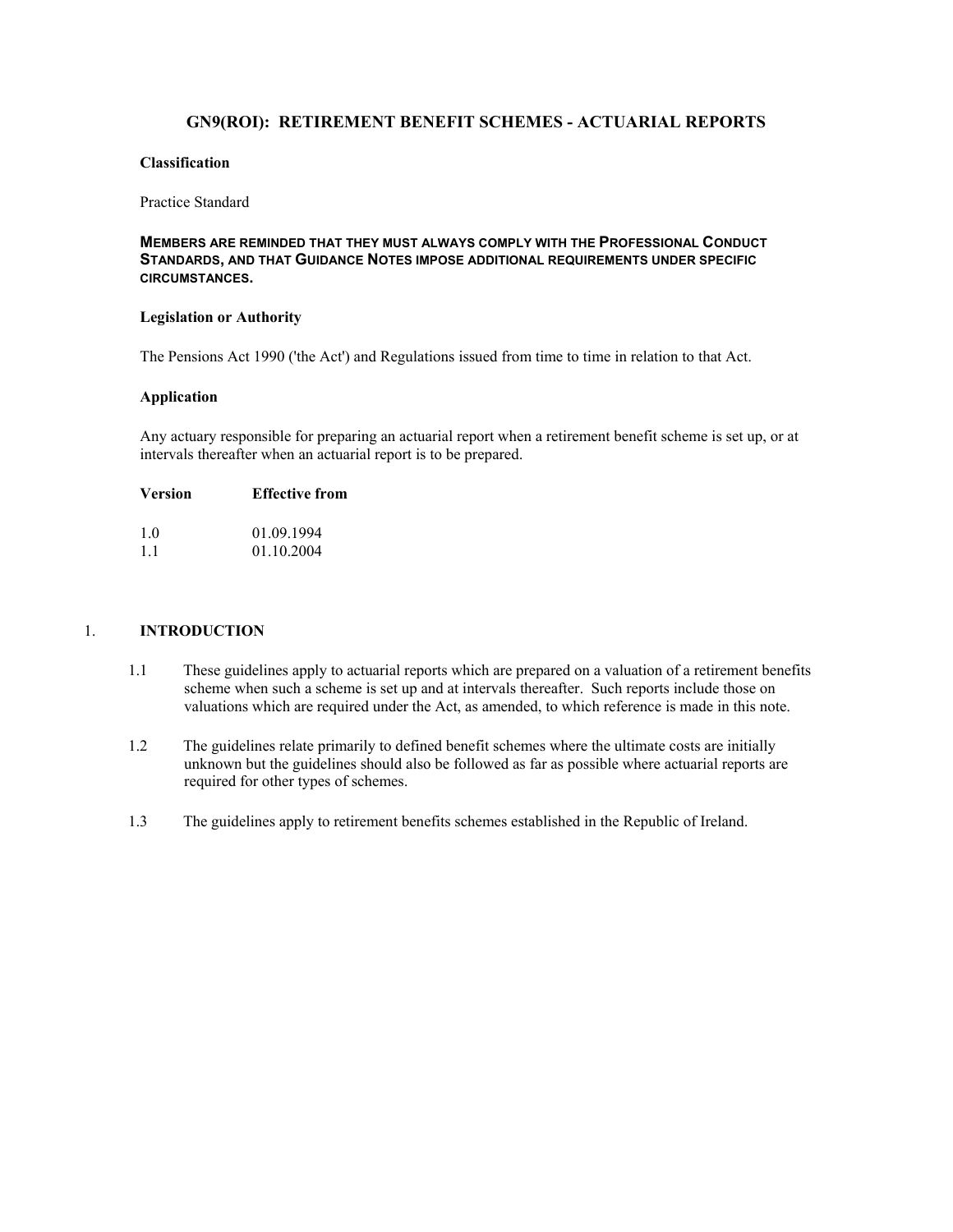## 2. **PURPOSE OF THE GUIDELINES**

- 2.1 The purpose of the guidelines is to ensure that the reports contain sufficient information to enable the expected future course of a scheme's contribution rate and funding level to be appreciated. It is not intended to restrict the actuary's freedom of judgement in choosing the method of valuation and the underlying assumptions.
- 2.2. While an actuarial report will be addressed to the actuary's client, normally the trustees or the employer, the actuary needs to bear in mind that his advice may be made available to third parties who can reasonably be expected to rely on it. In connection with actuarial reports which trustees are required to have prepared under the Act, the Occupational Pension Schemes (Disclosure of Information) Regulations, 1991 (S.I. 215 of 1991) ('the Disclosure Regulations') specify the third parties to whom, on request, trustees must make reports available.

# 3. **THE REPORT**

3.1 The items in the following list are normally to be regarded as essential components of any report. Other information may often be desirable and suitable explanations of some features may be very important, for example the effect on the funding level of an improvement in benefits with retroactive effect.

# **Basic Information**

 3.1.1 An opening statement showing to whom the report is addressed, the purpose for which the valuation is made and the dates as at which the current valuation and, if applicable, the immediately preceding valuation were conducted. If the valuation is being carried out under Section 56 of the Act, this fact should be stated.

 3.1.2 A statement of benefits which have been valued (for example, by a summary of the terms of the scheme or by reference to appropriate documents). Reference should be made to the extent to which allowance has been made for discretionary increases in benefit especially where there has been a recent practice of granting such increases.

3.1.3 A brief summary of the data on which the investigation is based including a description of the assets. The actuary must make whatever enquiries he considers appropriate to satisfy himself that he has been supplied with all the relevant data and information. Section 54 (4) of the Act obliges both the employer and the trustees to comply with any requests from the actuary to furnish him with such information as he may reasonably require to enable him to carry out his functions under the Act. If the actuary has any reservations as to the reliability of the data, such explanation or qualification as is appropriate should be given. In particular, if audited accounts or the alternative trustees' report under article 7 of the Disclosure Regulations, as appropriate, are not available as at the date of the valuation, this fact should be stated.

### **Inter-valuation Period**

 3.1.4 A statement of the rates of contribution payable during the inter-valuation period; and a commentary on any material developments during such period and on any significant variations in experience from the assumptions made at the previous valuation.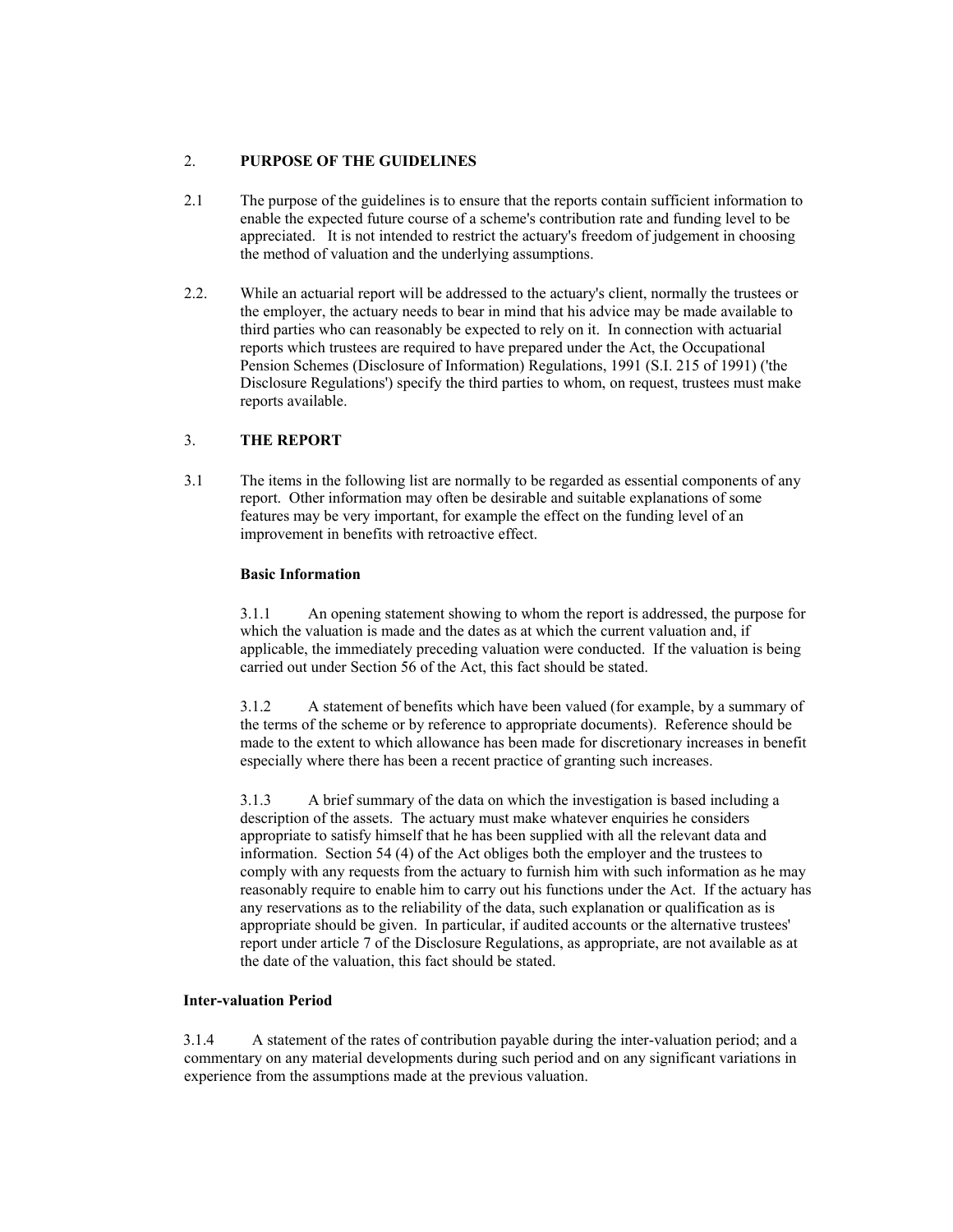# **Funding Objectives**

 3.1.5 An explanation of the funding objectives and of the method being employed to achieve those objectives. The implications in terms of stability of contribution rates and of future funding levels should also be explained.

## **Valuation Assumptions and Method**

 3.1.6 A statement of the assumptions made in valuing both the liabilities and the assets and of the methods employed in deriving the contribution rate in 3.1.8 below. Attention should be directed particularly to those assumptions to which the contribution rate is sensitive.

 3.1.7 Comments on the compatibility of the basis of valuing the assets with that of valuing the liabilities. The actuary should also comment on the sensitivity of the scheme's funding position to future investment market changes . Such comments must have particular regard to the relationship between the assets held and the form and incidence of the liabilities and must seek to convey a reasonable understanding of the nature and extent of the investment risk. Where relevant and significant, attention should be drawn to such aspects as concentration of assets, currency mismatching and levels of self-investment.

## **Contribution Rate**

 3.1.8 The contribution rate recommended to achieve the funding objectives, the relevant earnings to which such rate should be applied (if appropriate) and the timing/frequency of contribution payments. If the funding objectives imply a changing contribution rate (as a percentage of the relevant earnings), an indication as to the extent and timing of such change should be given.

### **Discontinuance Funding Level**

 3.1.9 A statement as to whether or not, in the actuary's opinion, the assets would have been sufficient at the valuation date to cover liabilities arising (including any dependants' contingent benefits) in respect of pensions in payment, accrued/preserved benefits for members whose pensionable service has ceased and accrued benefits for members in pensionable service, the last of which will normally be related to pensionable service to, and pensionable earnings at, the date of valuation including revaluation on the statutory basis (or on such higher basis as has been promised). The accrued benefits of all active service members should be included irrespective of preservation legislation or any vesting requirements in the scheme rules.

 3.1.10 The purpose of this statement is to give an indication of the accrued solvency position of the scheme were the scheme to discontinue at the valuation date. The actuary should adopt an approach which is consistent with this principle.

 3.1.11 According to the actuary's judgement and the nature of the scheme, the statement may be based on:

(a) the normal valuation basis;

 (b) the estimated cost of purchasing deferred and/or immediate annuities from a life office; or

 (c) assets valued at market value and an assumption that liabilities would be discharged by the making of a payment or payments to another scheme or to a 'buy-out bond', with such payment